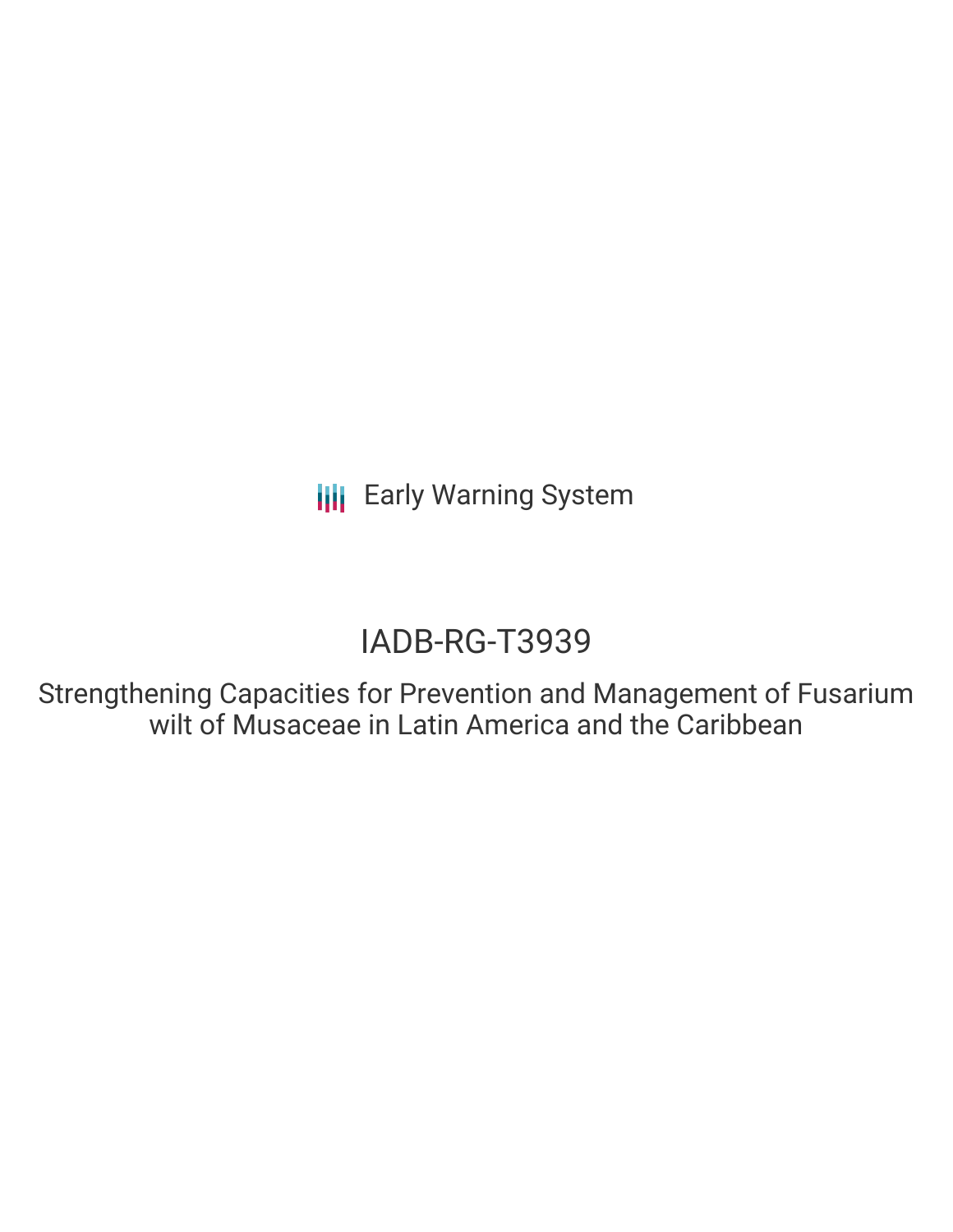

#### **Quick Facts** America and the Caribbean

| <b>Financial Institutions</b>  | Inter-American Development Bank (IADB)                              |
|--------------------------------|---------------------------------------------------------------------|
| <b>Status</b>                  | Approved                                                            |
| <b>Bank Risk Rating</b>        |                                                                     |
| <b>Borrower</b>                | Regional                                                            |
| <b>Sectors</b>                 | Agriculture and Forestry, Law and Government, Technical Cooperation |
| <b>Investment Type(s)</b>      | <b>Advisory Services, Grant</b>                                     |
| <b>Investment Amount (USD)</b> | $$0.41$ million                                                     |
| <b>Project Cost (USD)</b>      | \$1.38 million                                                      |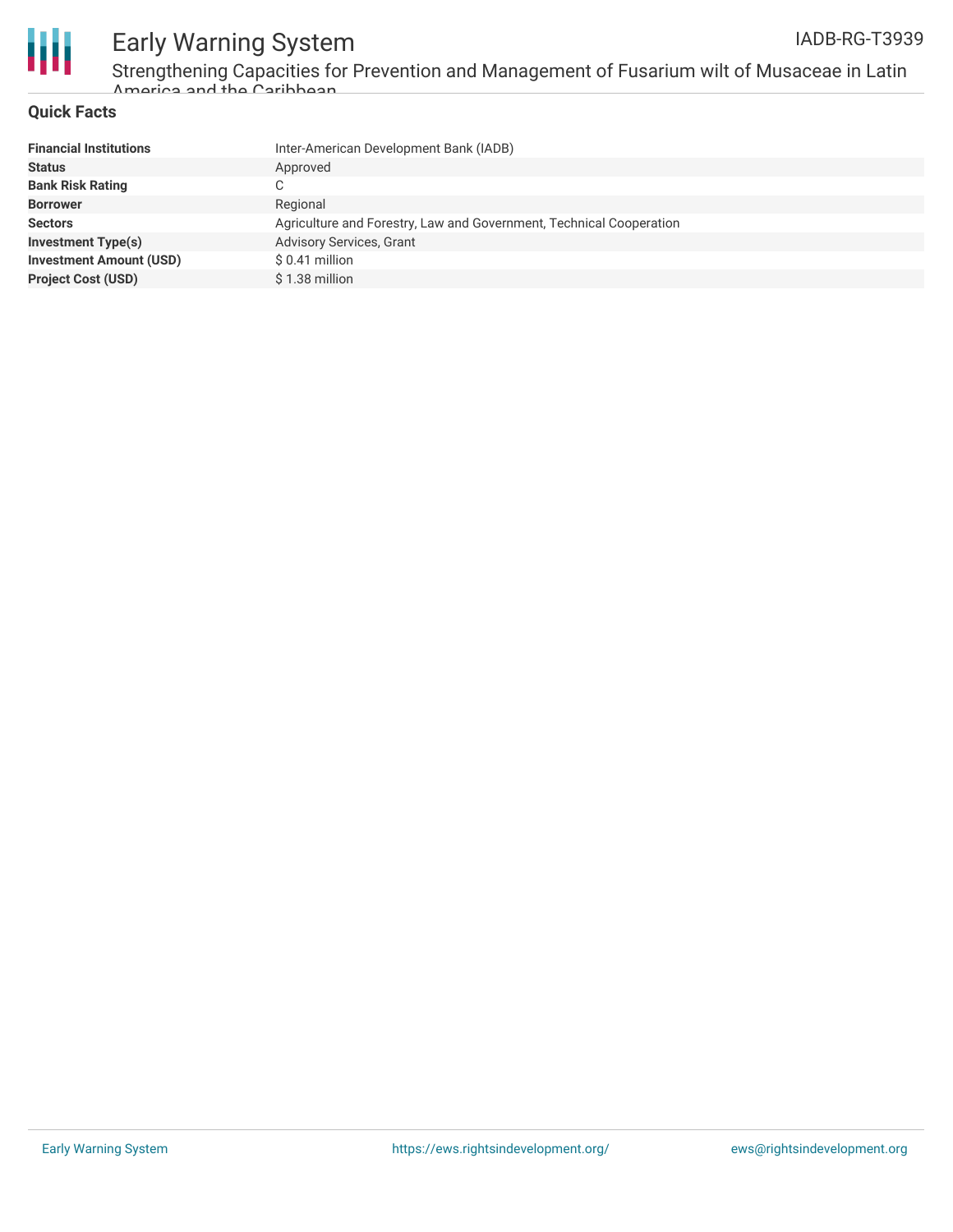

# Early Warning System

Strengthening Capacities for Prevention and Management of Fusarium wilt of Musaceae in Latin America and the Caribbean

### **Project Description**

Strengthen capacities for the prevention and management of Musaceae Fusarium wilt in Latin America and the Caribbean.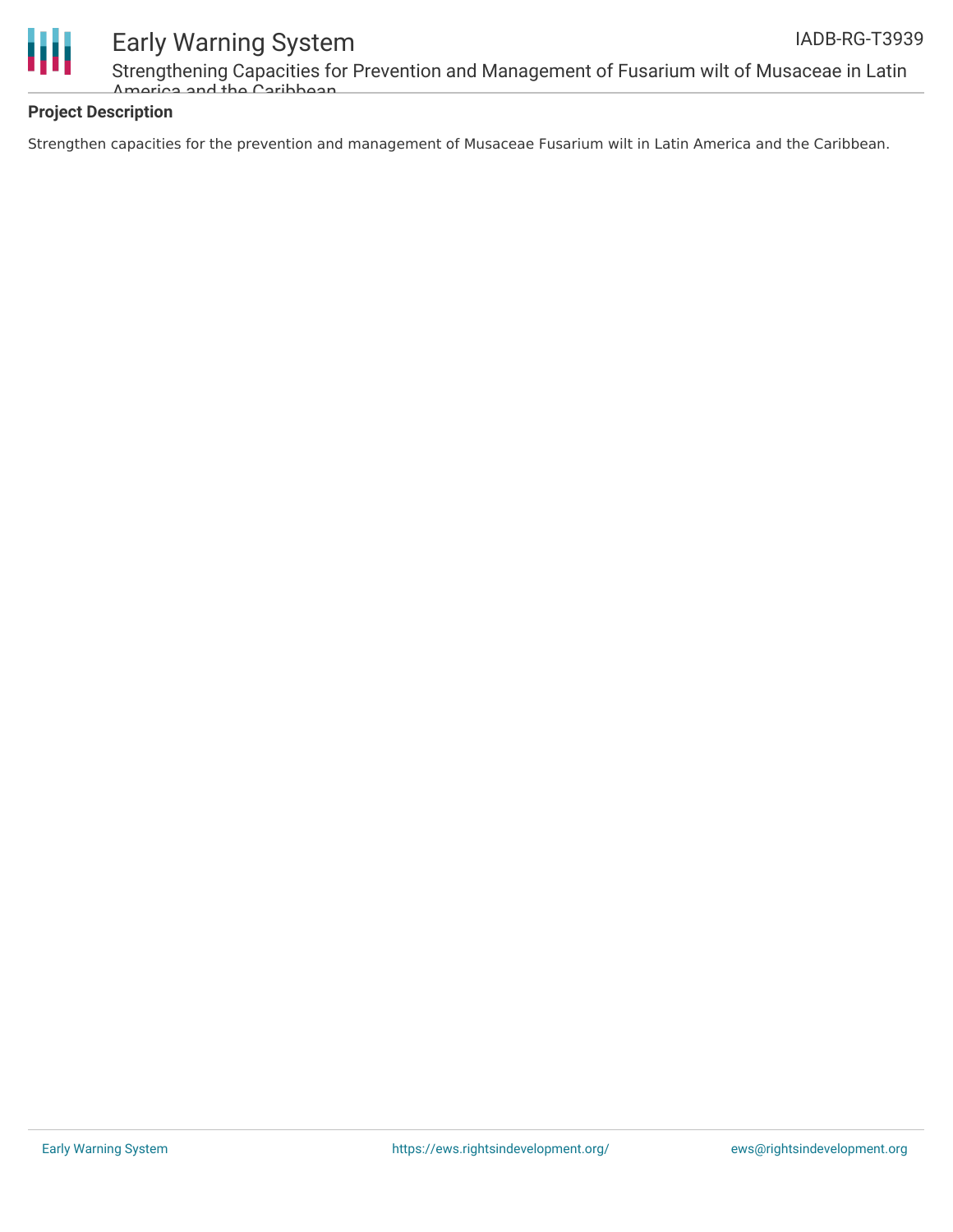

#### **Investment Description**

• Inter-American Development Bank (IADB)

The countries' counterpart amount to USD 978,298.